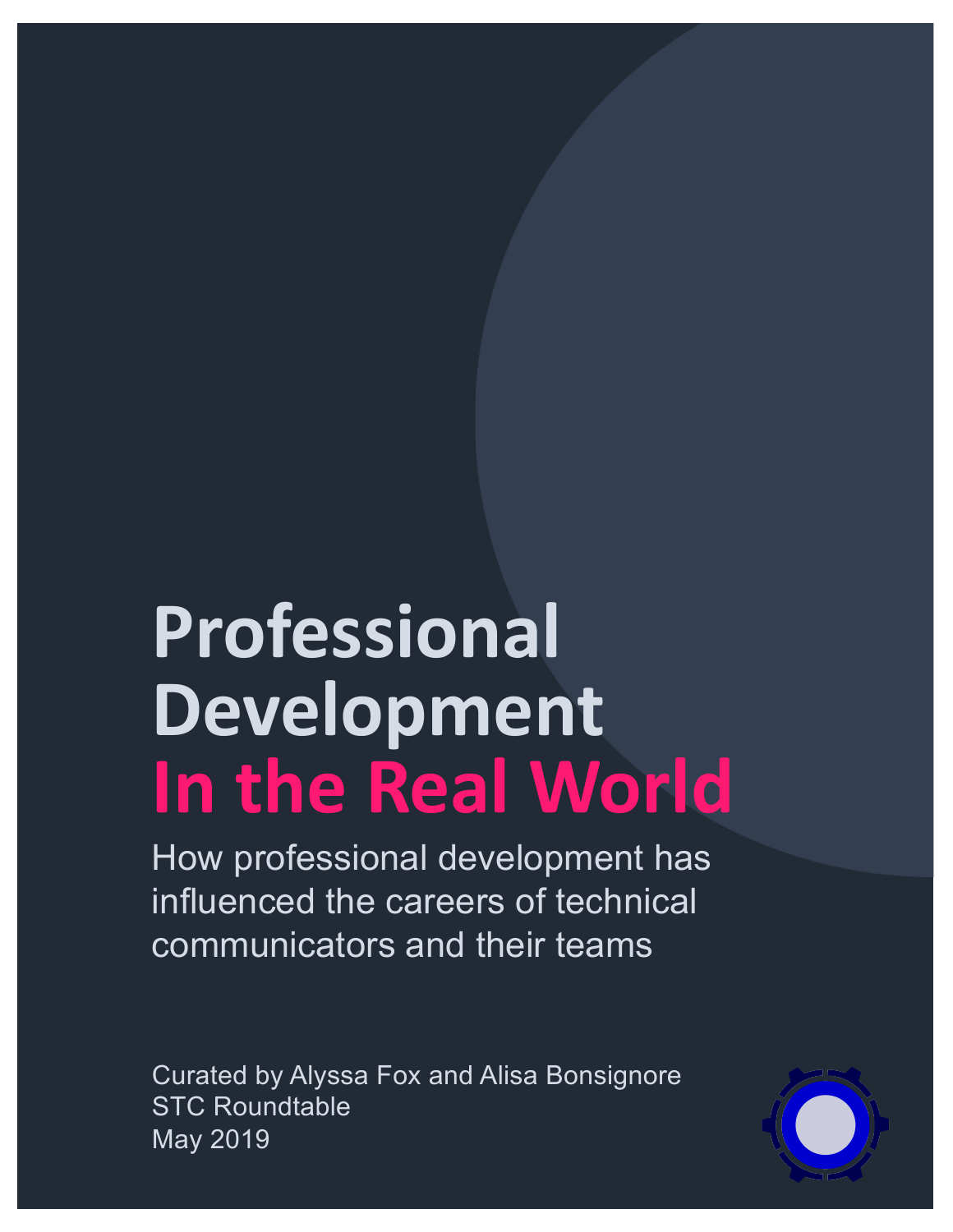# **What are the tech comm trends you're seeing in your role? Are you prepared for them?**

70% of tech comm team managers cite the need for continuing education as a critical factor in their employees' future success.<sup>1</sup> More than 40% of respondents to a census conducted for STC indicated that the employers provided sufficient resources for professional development.<sup>2</sup>

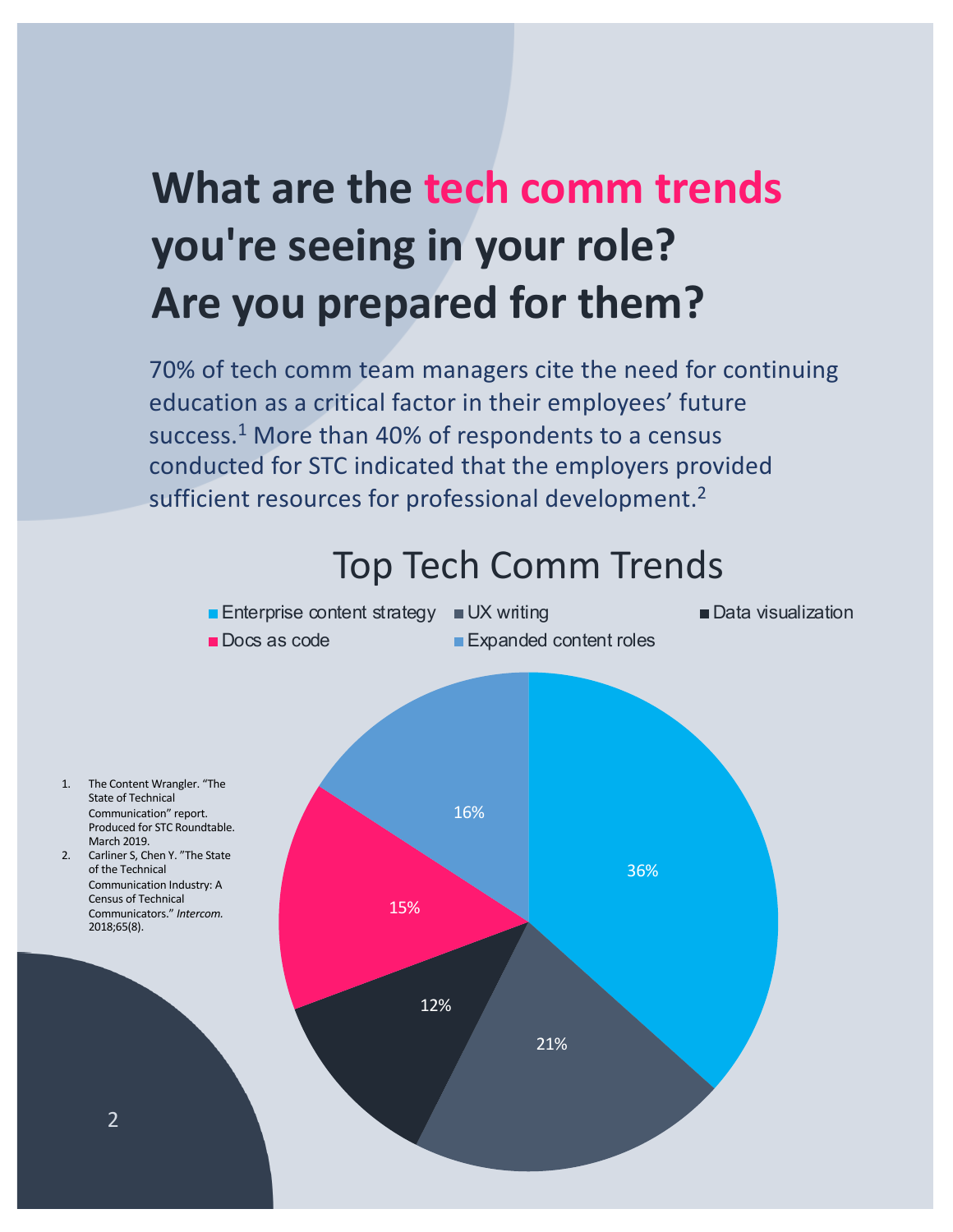**What are the new tech comm trends you're seeing in your role, and do you feel like you're prepared for them?**

Expanding our roles further into UX.

—Meredith Kramer, Information Development Manager, Micro Focus

Standard tech comm deliverables being owned by other functional areas.

—Michelle Despres, Director of Customer Experience, Modern

On the publishing side, I am seeing docs following development workflows and using development tools (Docs as code…).

—Senior Information Developer at large enterprise software company

The convergence of marcomm and techcomm.

—Jack Molisani, President, ProSpring Staffing

One thing I am hearing clients ask for are infographics…so data visualization beyond slide decks (PowerPoints) and posters are a popular topic.

—Kelly Schrank, Editor and Writer, Bookworm Editing Services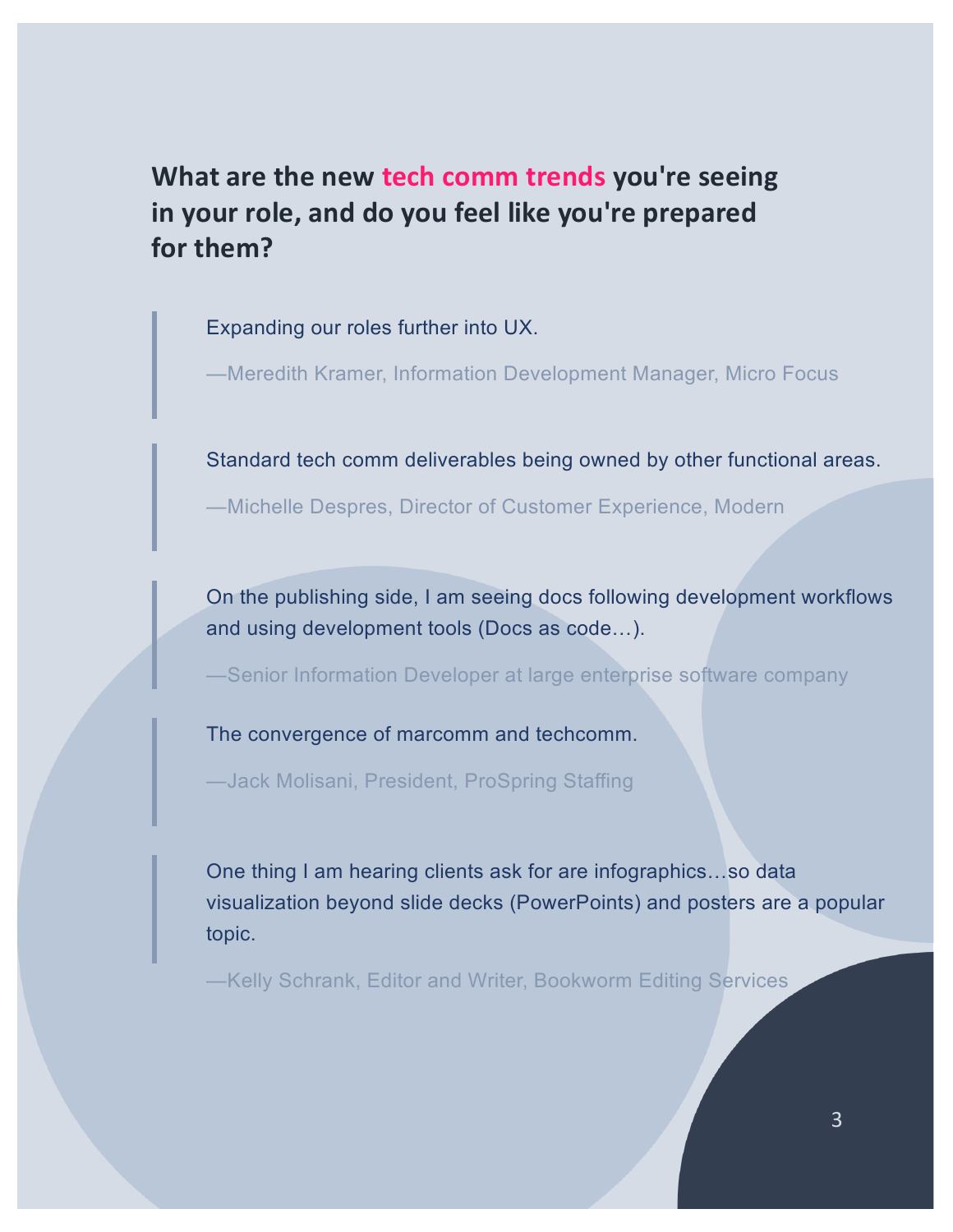### **If you're a manager, how do you encourage your employees to develop?**

I secured STC memberships for my entire team…. I also encourage and seek support for participation in the STC Regional Tech Comm Competition to receive feedback on our work.

—Bobbi Werner, Manager, Technical Communication, Welch Allyn/Hill-Rom

We put together a career development plan tailored to each person's individual goals and check in on progress regularly. We encourage everyone to keep learning, experimenting, and sharing what they've learned with others.

—Jonathon Colman, Senior Design Manager, Intercom

[This development for my team] is a grass roots effort. We try to find free training, invite ourselves to meetings, become part of discussions, and share any knowledge gained by a team members with the general group. I also give folks up to a week off to attend training that they have paid for.

—Meredith Kramer, Information Development Manager, Micro Focus

I find out what they love, tell them what expertise I'd like for the team, and provide the time and money for them to train.

—Michelle Despres, Director of Customer Experience, Modern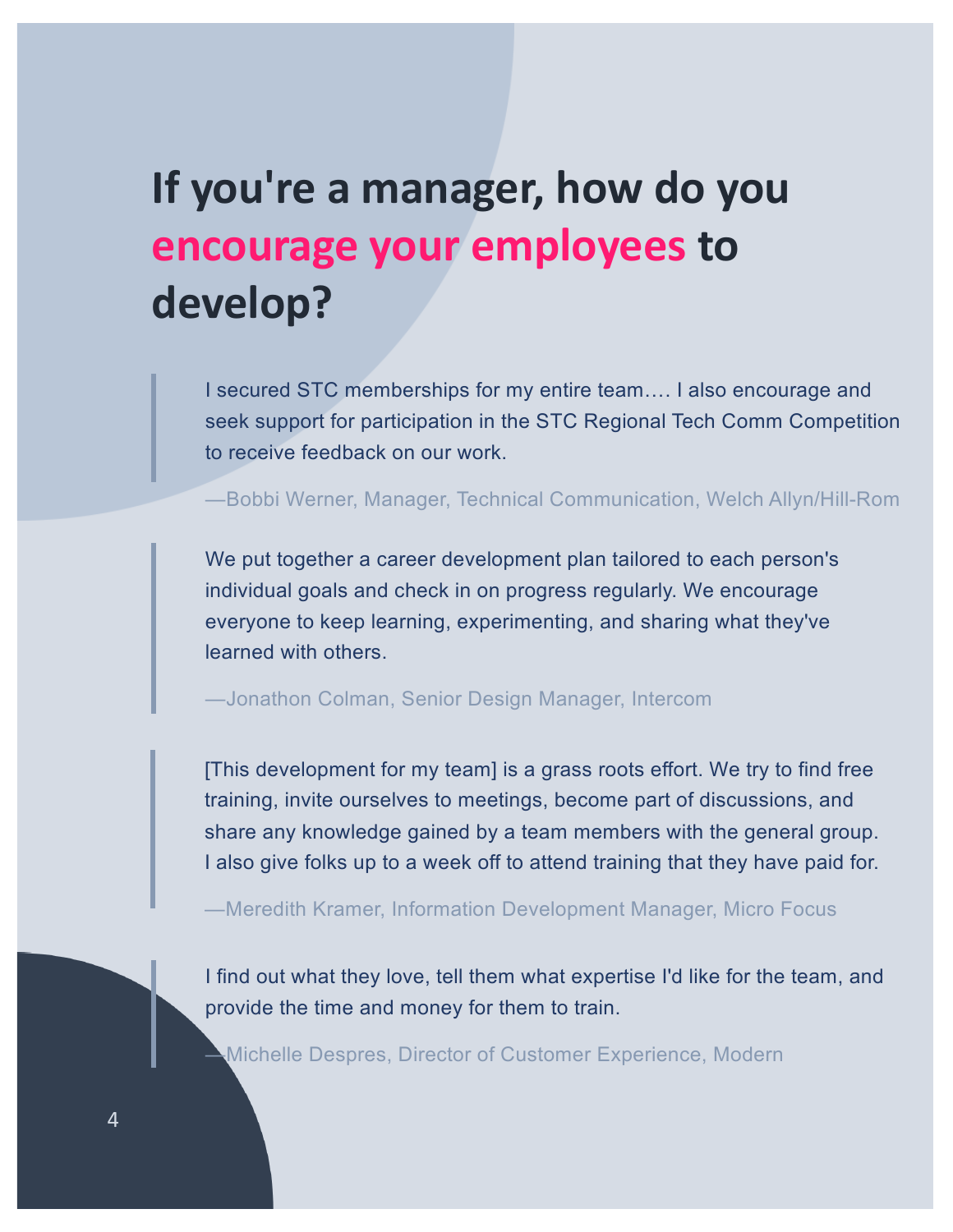#### **How does your manager encourage you to develop?**

My previous manager allowed me to attend the STC Summit, volunteer for things related to my own professional development, and would have supported me if I needed to take a course or webinar to either refresh my skills or learn new skills.

—Liz Herman, Knowledge Manager, Senture

My manager has encouraged me to expand my skill set. For example, to learn how to document APIs, which has two sides: writing the docs, as well as learning the tool used to build and manage those docs.

—Senior Information Developer at large enterprise software company

I'm independent, so that doesn't apply, exactly. I never really had a manager who encouraged my development. I'd ask to take classes or go to conferences, but never got approval to do so. It's been a while, though, so I don't know if it was a lack of budget or a lack of foresight.

—Alisa Bonsignore, Strategic Communicator, Clarifying Complex Ideas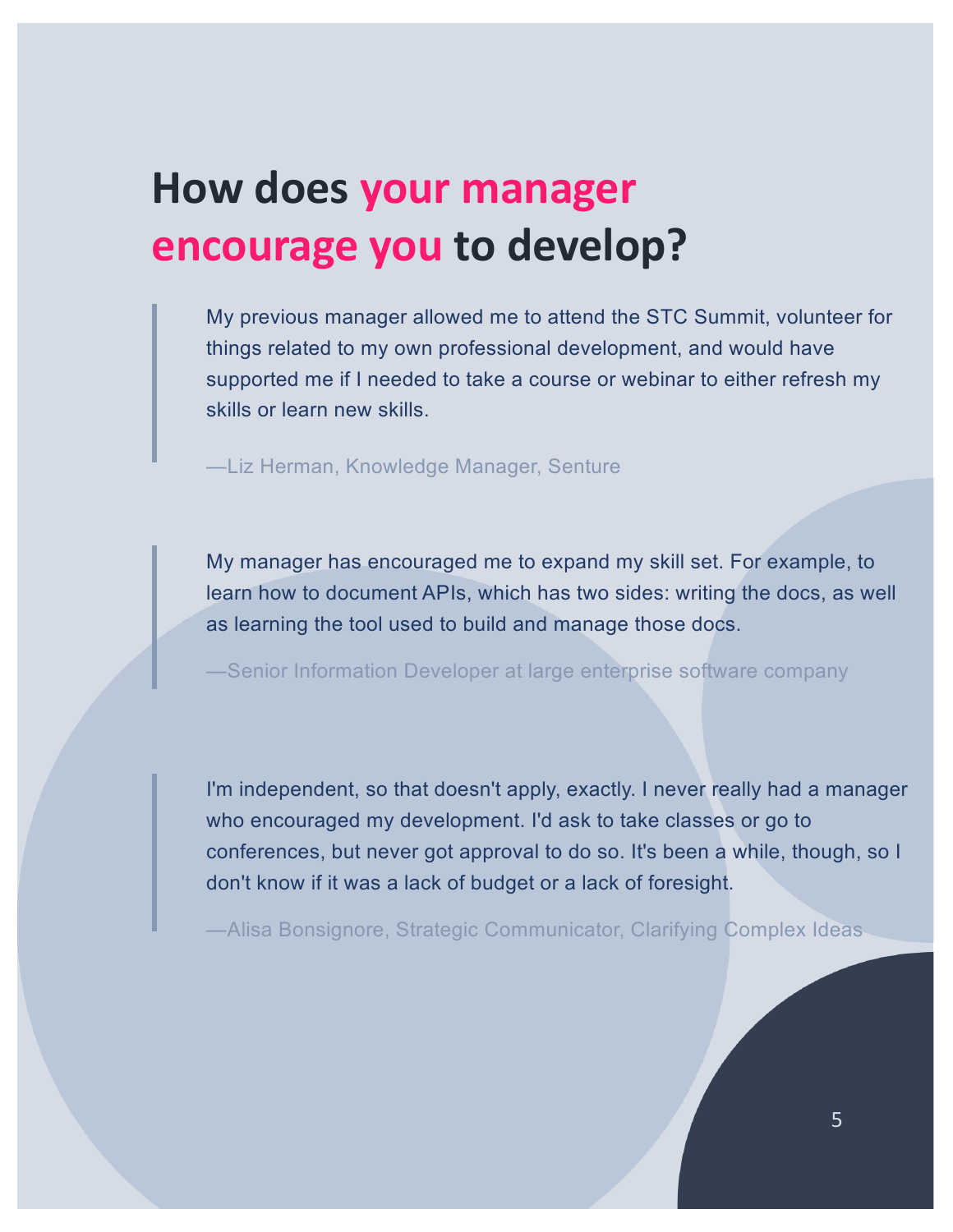# **What professional development resources have you used to position yourself to be valuable to your organization?**



Resources

Number of respondents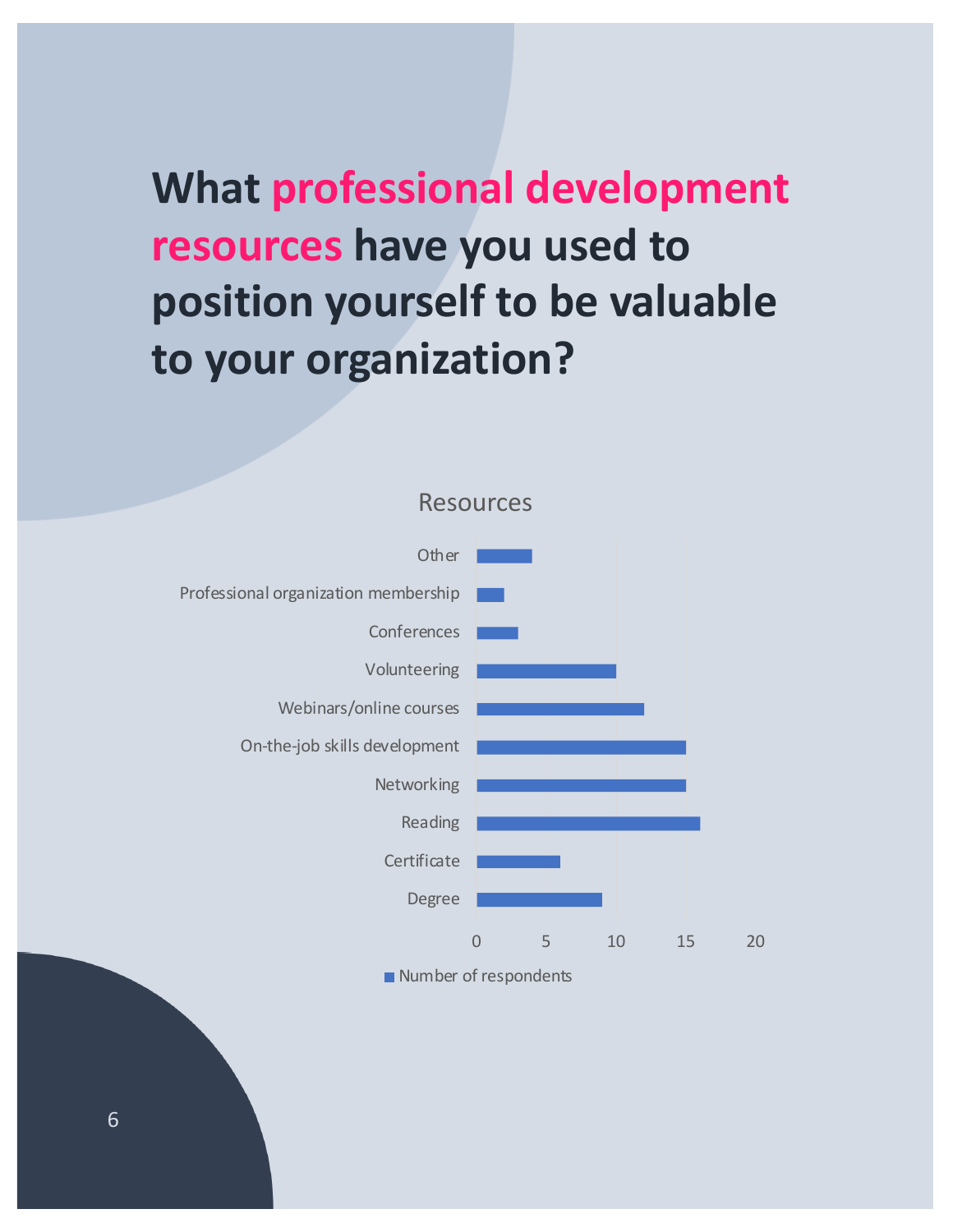# **Additional thoughts on professional development— Breadth of opportunity**

Professional development occurs in many different ways - sometimes reading books, blog posts, articles, attending webinars, meetups and conferences, but other times it's also trying something more tangential to your core role that provides insights into improving yourself and your work.

—Kirsty Taylor, Manager of Product Internationalization, RPMGlobal

I see folks who view their professional development based solely on their current role or a role they'd like to have within their company. The happiest folks I see are the folks who broaden their career based on their interests and then try to incorporate that back into their current job.

—Meredith Kramer, Information Development Manager, Micro Focus

For techcomm in particular, I think the best folks work beyond their roles and volunteer to do tasks, such as QA, customer advocacy, training, speaking, and more. In addition, such people also learn the language of business and have a perspective of what's reasonable for their roles and where they fit into the bigger picture of the business's value.

—Gavin Austin, Principal Technical Writer, Salesforce

Professional development isn't just learning more about tech writing. It's also about learning the field you're documenting. You don't need to know everything, but you should know the basics.

—Cindy Pao, Senior Technical Writer, Apex Systems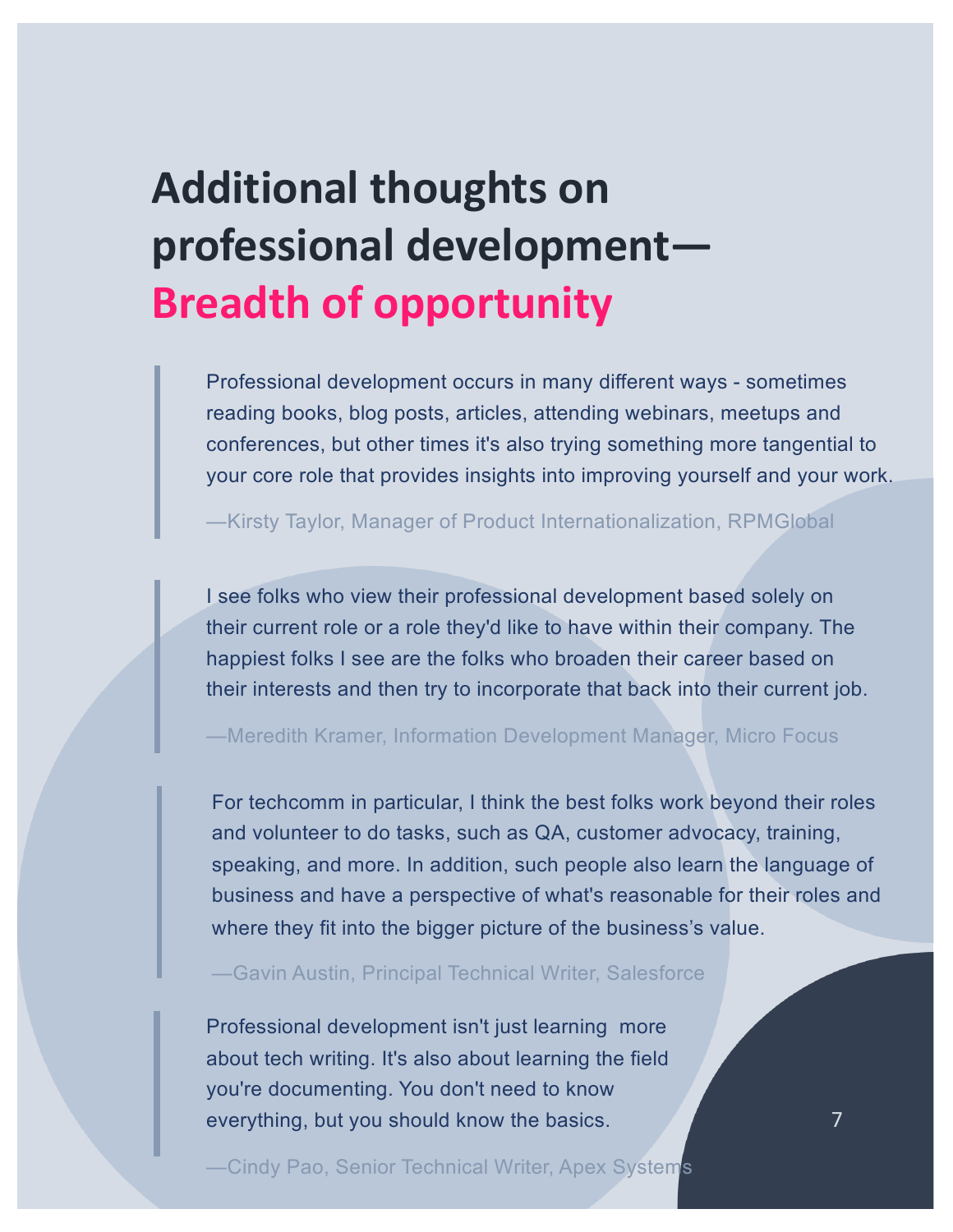#### **Additional thoughts on professional development— Support and resources**

I'm a bit frustrated that the leadership in my organization doesn't fully appreciate the value of professional development as shown by how tightly it holds its pocketbook. While it invests lots of money in PMI certifications, it has yet to extend the same favor to the CPTC or specialized tech comm training.

—Bobbi Werner, Manager, Technical Communication, Welch Allyn/Hill-rom

It's not always clear to me where to turn for more general business development, such as hiring, developing incentive comp plans, best practices for onboarding and training, etc.

—Michelle Despres, Director of Customer Experience, Modern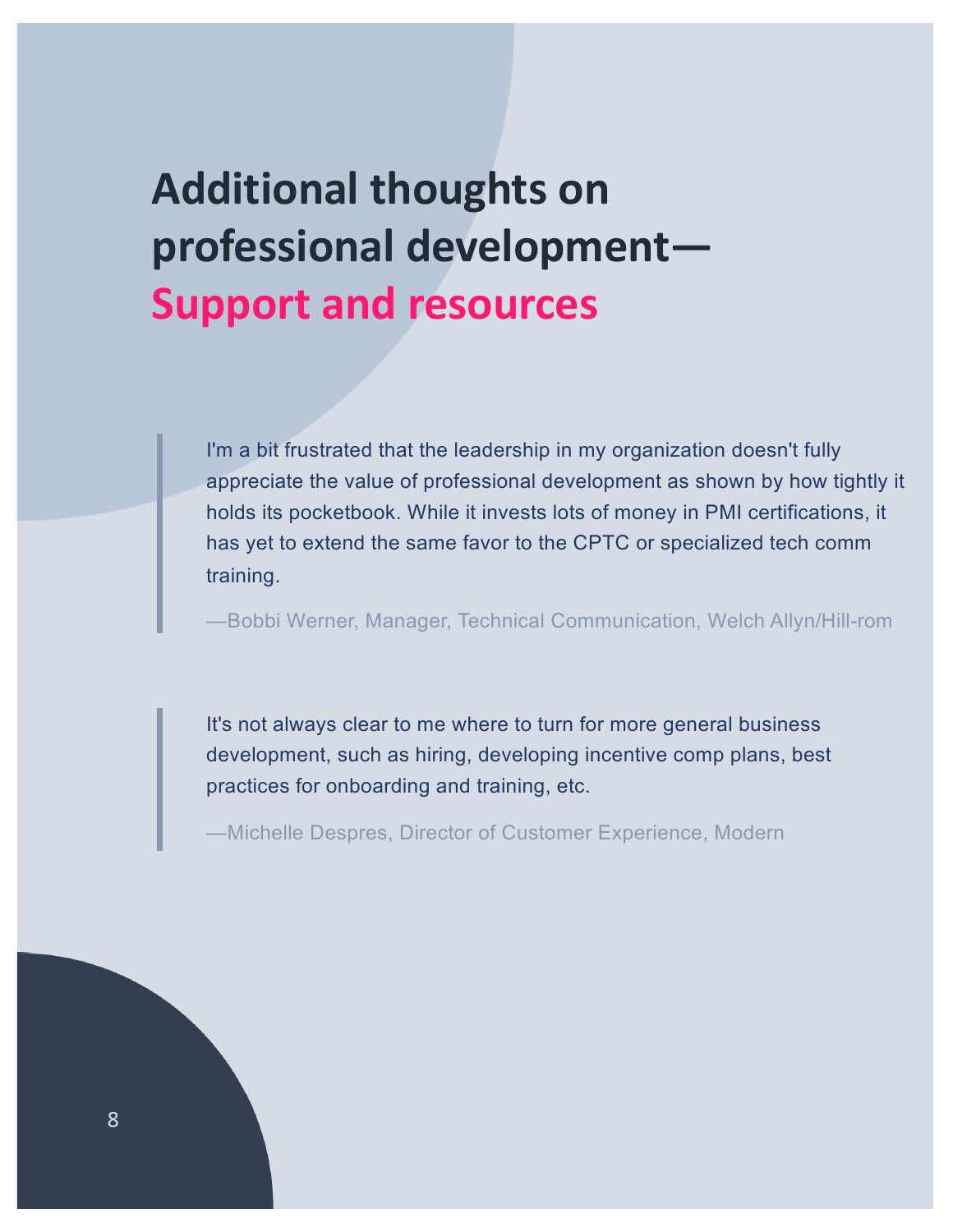## **Additional thoughts on professional development— Learning from experience**

People learn by doing.

—Pam Noreault, Principal Consultant, Senior Manager, SDL

There's so much noise out there on the Web that it's hard to know which blogs or groups to pay attention to. Start with the big, established organizations that represent your industry, talk to people (not just leaders but also day-to-day practitioners) in those organizations to get a feeling for where they get the best insights, and who they listen to.

—Michelle Gardner, Lead Information Developer, Micro Focus

I have spoken at conferences where I learned something in my own session! There is nothing as valuable as tapping into hundreds of years of combined experience when you get professionals in the same room at the same time!

—Jack Molisani, President, ProSpring Staffing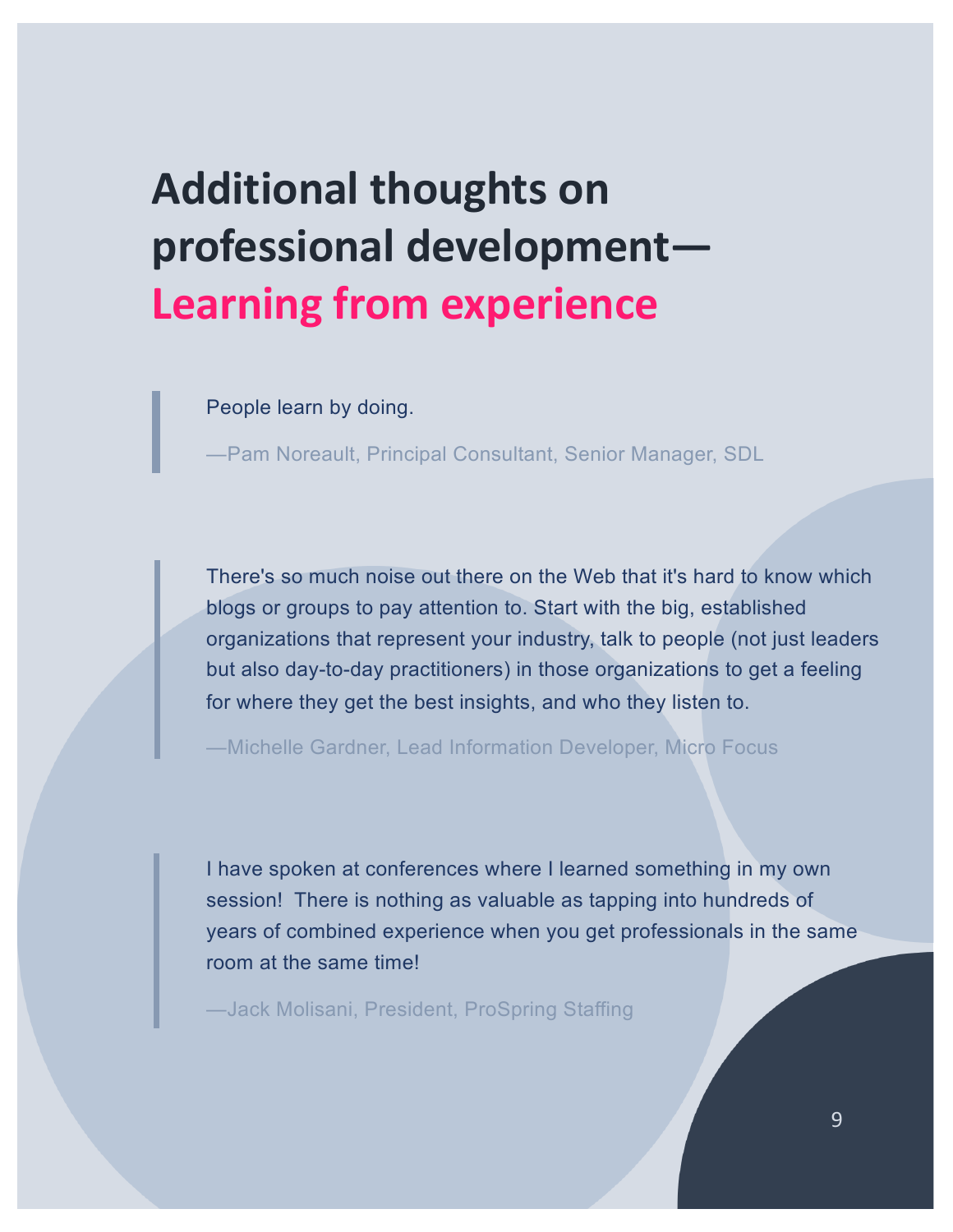#### **Additional thoughts on professional development— The drive to learn**

Being self-driven is critical to professional development - whether seeking out and reading articles related to your profession or desire, or receiving formal education via certification program or degree. Plus, you don't have to devote a huge chunk of time to developing professionally. You can find five minutes to read an article; all these times add up.

—Jamye Sagan, Rx Communications Advisor, H-E-B

As a freelancer, I would stagnate if I didn't actively seek out opportunities to cross-pollinate ideas and find broader contexts. I use conferences and volunteering to network— both within my comfort zone and outside of it. I think there's a balance to be struck between keeping core skills sharp and "stretch goals" of taking things to the next level.

—Alisa Bonsignore, Strategic Communicator, Clarifying Complex Ideas

You have to take professional development into your own hands. I think too many people think it's solely their company's responsibility and I'm not in agreement with that. It's great if a company supports one's professional development goals, but if one wants to be a lifelong learner, he/she has to take the reins and make it happen.

—Liz Herman, Knowledge Manager, Senture